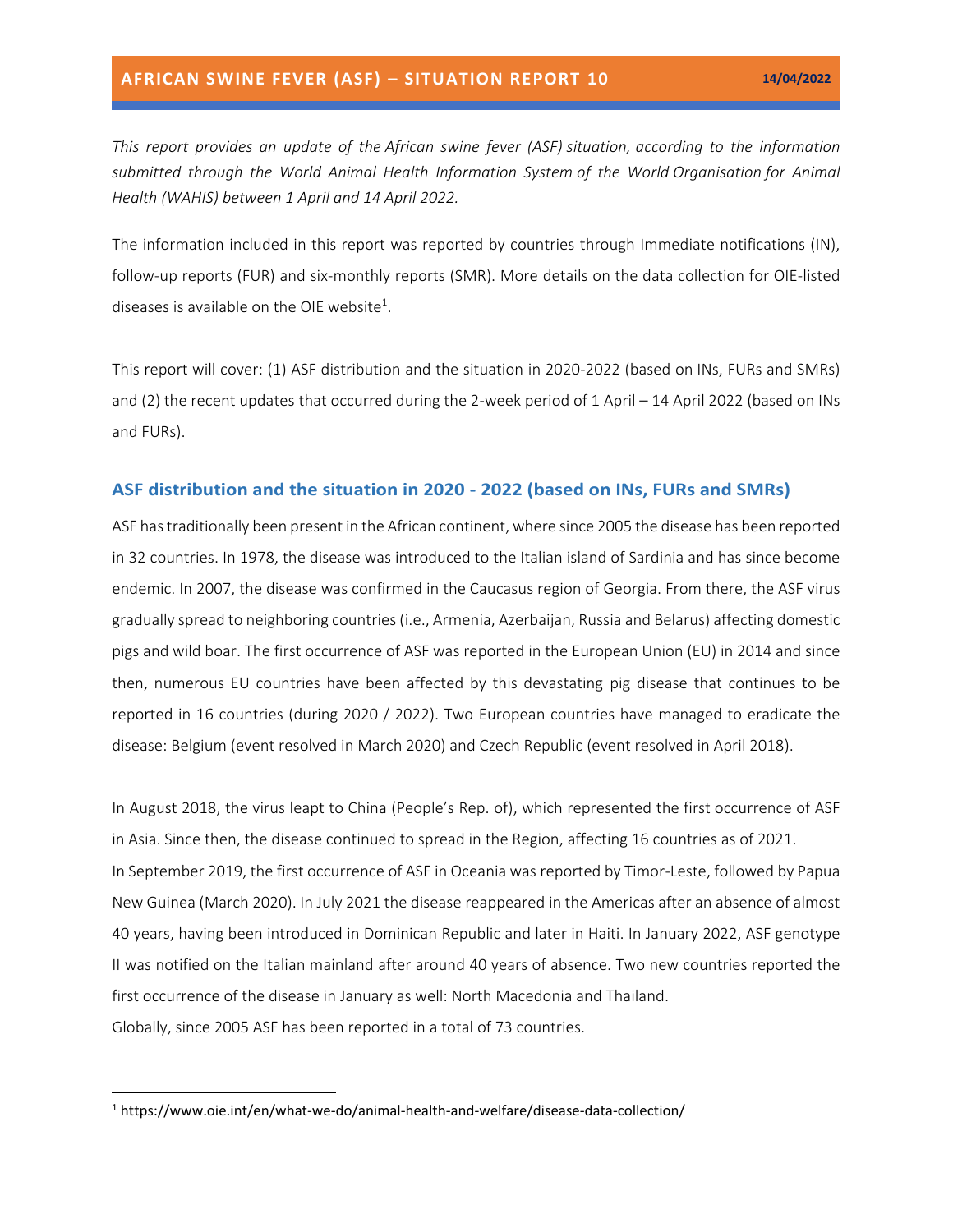

ASF distribution in 2020-2022 (as of 15 April 2022) is shown in Figure 1.

*Figure 1. Map of the world displaying the presence of ASF by Administrative divisions (2020 – 15/04/2022)* 

# Summary of the ASF situation by world region (2020-2022)

In total, since January 2020 ASF has been reported as present in five different world regions in 35 countries, affecting more than 1,110,000 pigs and more than 33,000 wild boars(data reported through INs and FURs), with more than 1,850,000 animal losses. Further details, split by world region are included in Table 1.

Table 1: Summary of the number of outbreaks, cases and animal losses caused by ASF in the different world regions since January 2020 (data reported through INs and FURs – these figures cover only epizootic situations while additional information reported through SMR for enzootic situations are not included here because of submission delays).

|                 | <b>Outbreaks</b> |           | <b>Cases</b>  |           | Losses*       |
|-----------------|------------------|-----------|---------------|-----------|---------------|
|                 | Domestic pigs    | Wild boar | Domestic pigs | Wild boar | Domestic pigs |
| Africa          | 172              |           | 13,375        |           | 20,721        |
| <b>Americas</b> | 250              |           | 9,530         |           | 17,729        |
| Asia            | 1,124            | 2,060     | 91,374        | 2,591     | 404,919       |
| <b>Europe</b>   | 3,483            | 18,667    | 997,421       | 31,387    | 1,407,072     |
| Oceania         | 4                |           | 500           |           | 397           |
| <b>Total</b>    | 5,033            | 20,727    | 1,112,200     | 33,978    | 1,850,838     |

\*Losses (deaths + animals killed and disposed of): this figure refers to losses in the establishments affected by the outbreaks and it does not include the animals culled in areas around the outbreak for controlling the disease.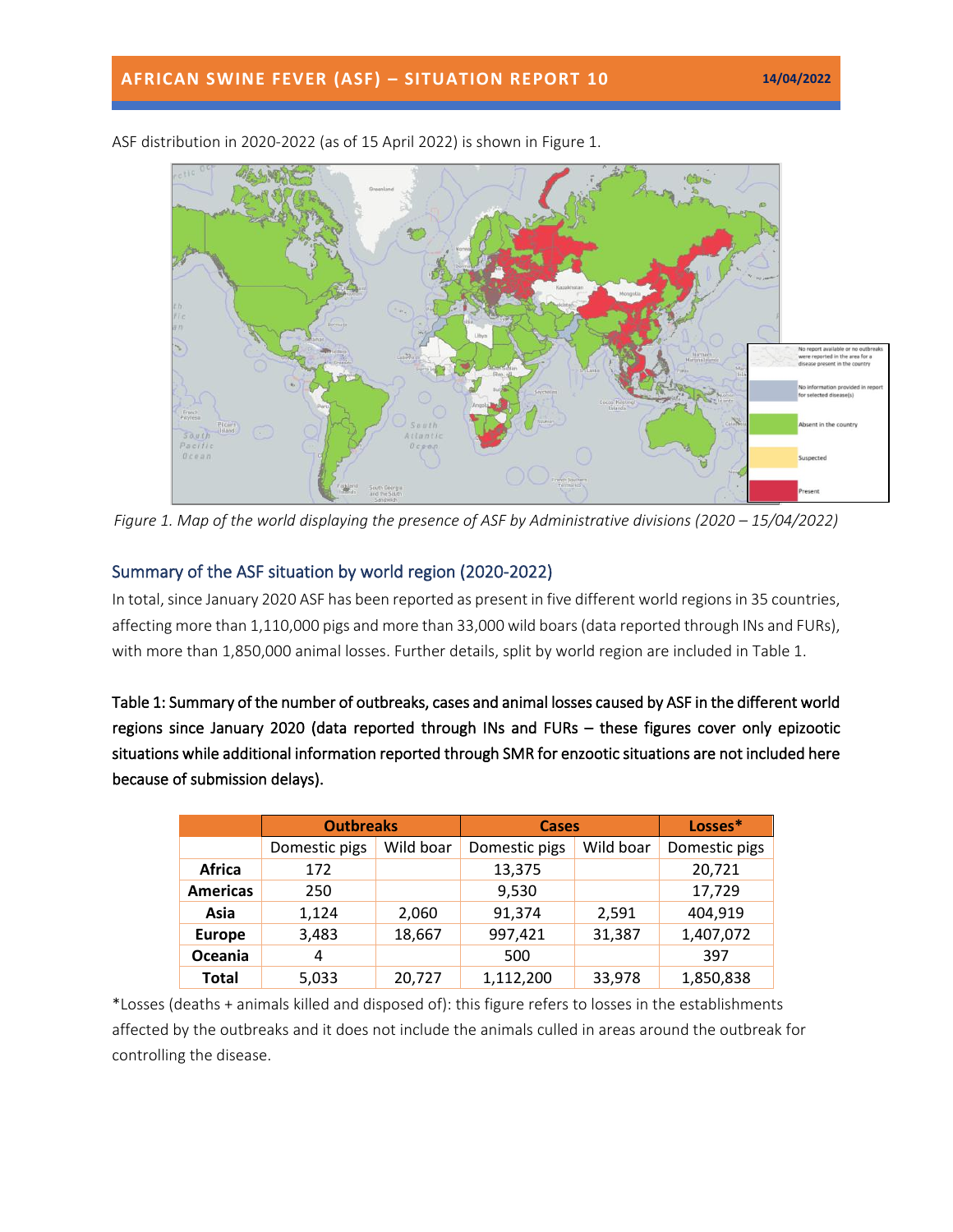### Summary of the global situation and recommendations

Since January 2020, 8 countries have reported ASF as a first occurrence in the country, while 12 countries reported its spread to new zones. In 2022 alone, 3 countries reported the first occurrence of ASF and 2 countries reported the first occurrence in a zone. This highlights a continuous spread of the disease into new countries, and new zones in countries already affected.

As observed in Europe and in some regions of Asia, the transmission of ASF seems to depend largely on the wild boar population density and their interaction with low-biosecurity pig production systems. Good knowledge and appropriate management of the wild boar population, as well as a strong coordination among the Veterinary Services, wildlife and forestry authorities are required to successfully prevent and control ASF.

OIE Members are called to implement strict [biosecurity measures,](https://trello.com/c/jbPlhbq6/55-infographic-en-es-fr-ru-ch) strengthen their early disease detection systems, and promptly notify any case of the disease to the OIE. Reinforced measures should be implemented when there is circulation of low virulent strains of the virus, or transmission among wild pig populations.

## **Recent updates (01/04/2022 – 14/04/2022)**

To describe the current disease situation of ASF, this section covers: (a) a list of new events which started during the 2-week period (reported through INs); (b) information on events that started before the 2-week period but were still ongoing during the period (reported through FURs); (c) new events which started before the 2-week period but were reported through INs during the 2-week period and (d) the geographic distribution of new outbreaks that started during the 2-week period. This information is based on INs and FURs received by the OIE.

### New events by world region (reported through INs)

Africa, Asia, Americas, Oceania No new events reported Europe Recurrence in Poland started on 1 April Recurrence in Russia started on 7 April

#### On-going events for which there were new outbreaks, by world region (reported through FURs):

Africa, Americas, Oceania No ongoing events updated Asia One country updated its ongoing event: Thailand **Europe** Five countries updated their ongoing events: Germany, Hungary, Italy, Latvia, and Romania.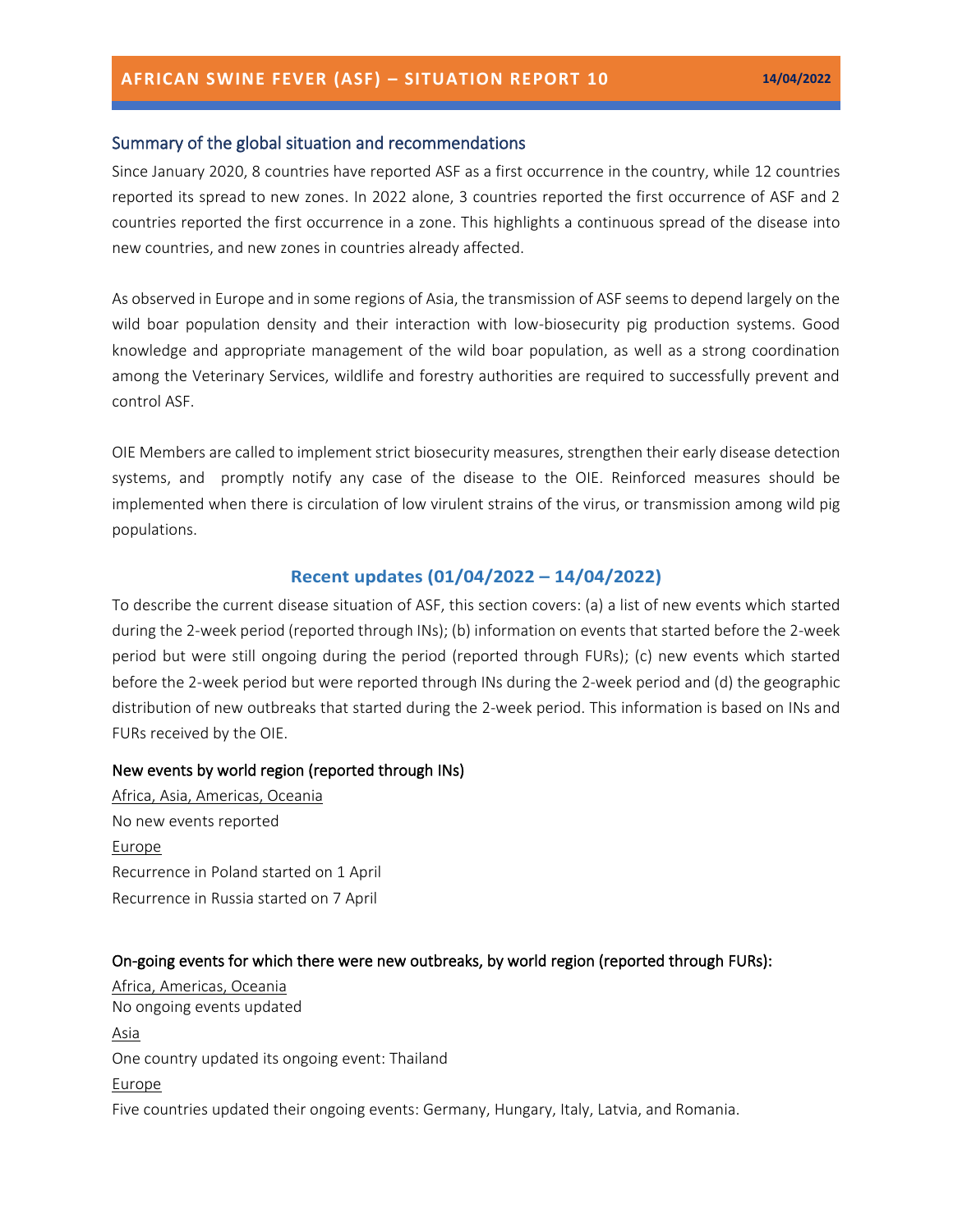# **AFRICAN SWINE FEVER (ASF) – SITUATION REPORT 10 14/04/2022**



*Figure 2: Map of ASF outbreaks which started during 01 April – 14 April 2022 in domestic animals and wildlife. Zoomed views of areas where updates occurred in the last period are provided as well.*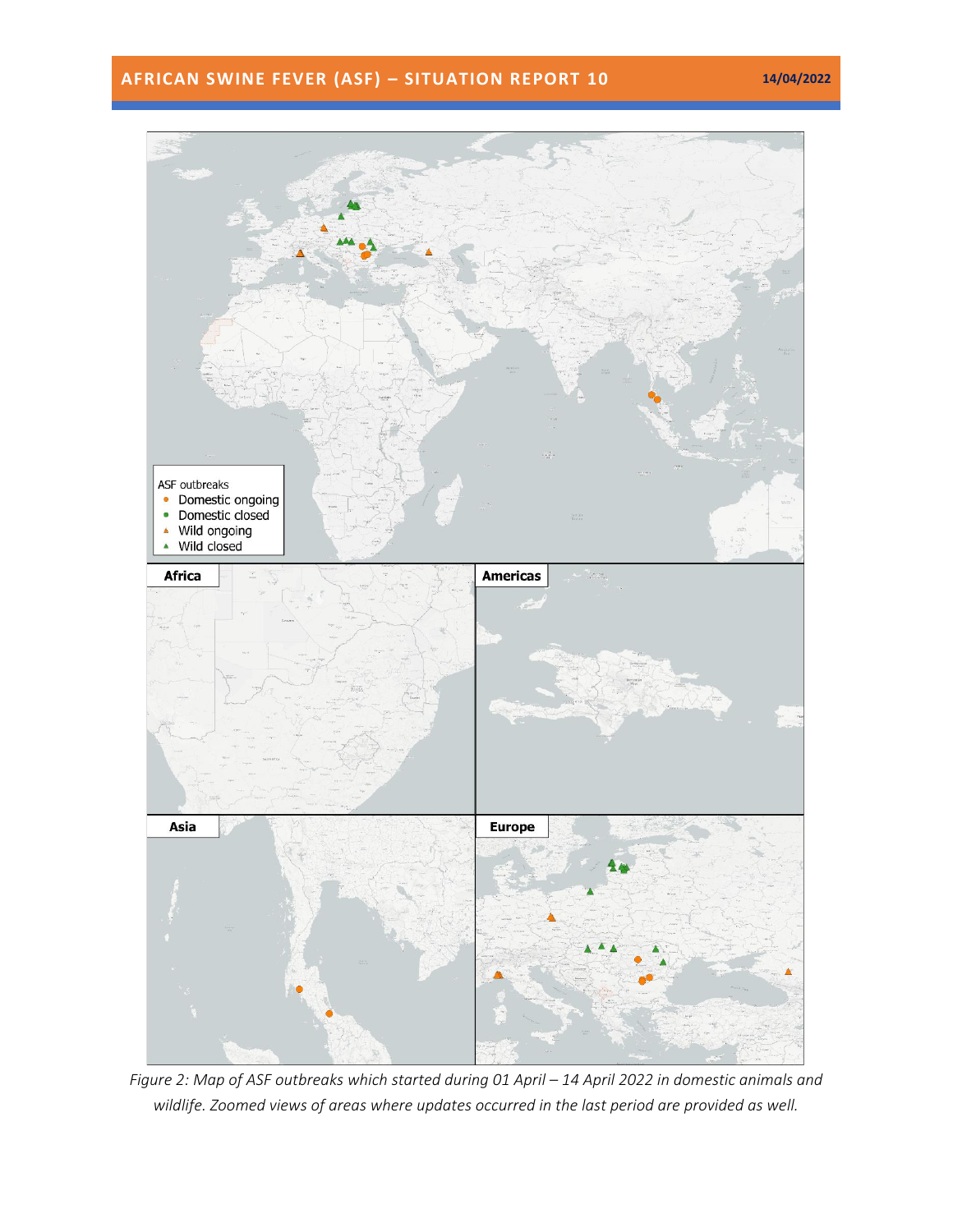# New events by world region (reported through INs) which started before the reporting period Africa, Asia, Americas, Oceania

No new events reported Europe Recurrence in Poland started on 7 December 2021 Recurrence in Russia started on 23 March 2022

#### *Discussion*

The events reported in the last year confirm the global threat of ASF, which continues to spread in several regions, reaching new territories, with serious impacts on pig production systems, animal health and welfare, as well as on livelihoods, national food security and international trade.

The detection of ASF in new territories poses a risk of spreading to neighbouring areas. Therefore, the OIE encourages Veterinary Services to remain vigilant, and implement science-based international standards and guidelines in their national disease prevention and control programmes.

In particular, an early detection system for ASF could facilitate early reporting and response, limiting the spread of the disease. ASF surveillance needs to be adapted to the local epidemiological context, considering the presence of low virulent strains that could preclude clinical surveillance. Surveillance programmes should also cover wild and feral suid populations, where they are involved in the epidemiology of the disease. OIE Members should also ensure access to quality laboratory diagnosis for ASF, capable of identifying the virus in accordance with the standards published in the OIE *[Terrestrial Manual](https://www.oie.int/en/what-we-do/standards/codes-and-manuals/terrestrial-manual-online-access/)*. Notwithstanding, noting that the ability to test for ASF at the point of disease allows for rapid response to outbreaks and control of spread in endemic situations, the OIE ASF Reference Laboratory Network has also put together a [summary](https://www.oie.int/app/uploads/2022/03/en-oie-asf-poc-tests-guide-final.pdf) of available PoC kits to guide field workers, practitioners and decision-makers in their use.

Biosecurity is still the most important and effective measure available to prevent and control ASF. Rigorous and continuous implementation of key biosecurity principles, and maintaining a high level of disease awareness among all actors involved in the value chain and at borders to prevent the illegal movement of ASF-infected commodities, can prevent the virus from entering pig herds.

The control of ASF requires sustained commitment and resources, and the involvement of all relevant stakeholders. Public-private partnerships are in this regard instrumental in leveraging the respective strengths, knowledge, expertise, and resources of both, public and private sectors, allowing ASF control to be achieved more rapidly and efficiently.

OIE Members are also reminded that there is no authorised ASF vaccine with proven effectiveness and safety available. Therefore, any type of ASF vaccine sold on the market is either a fake vaccine or contains poorly attenuated strains of the virus, posing serious safety risks and has the potential to spread between pigs, causing chronic disease.